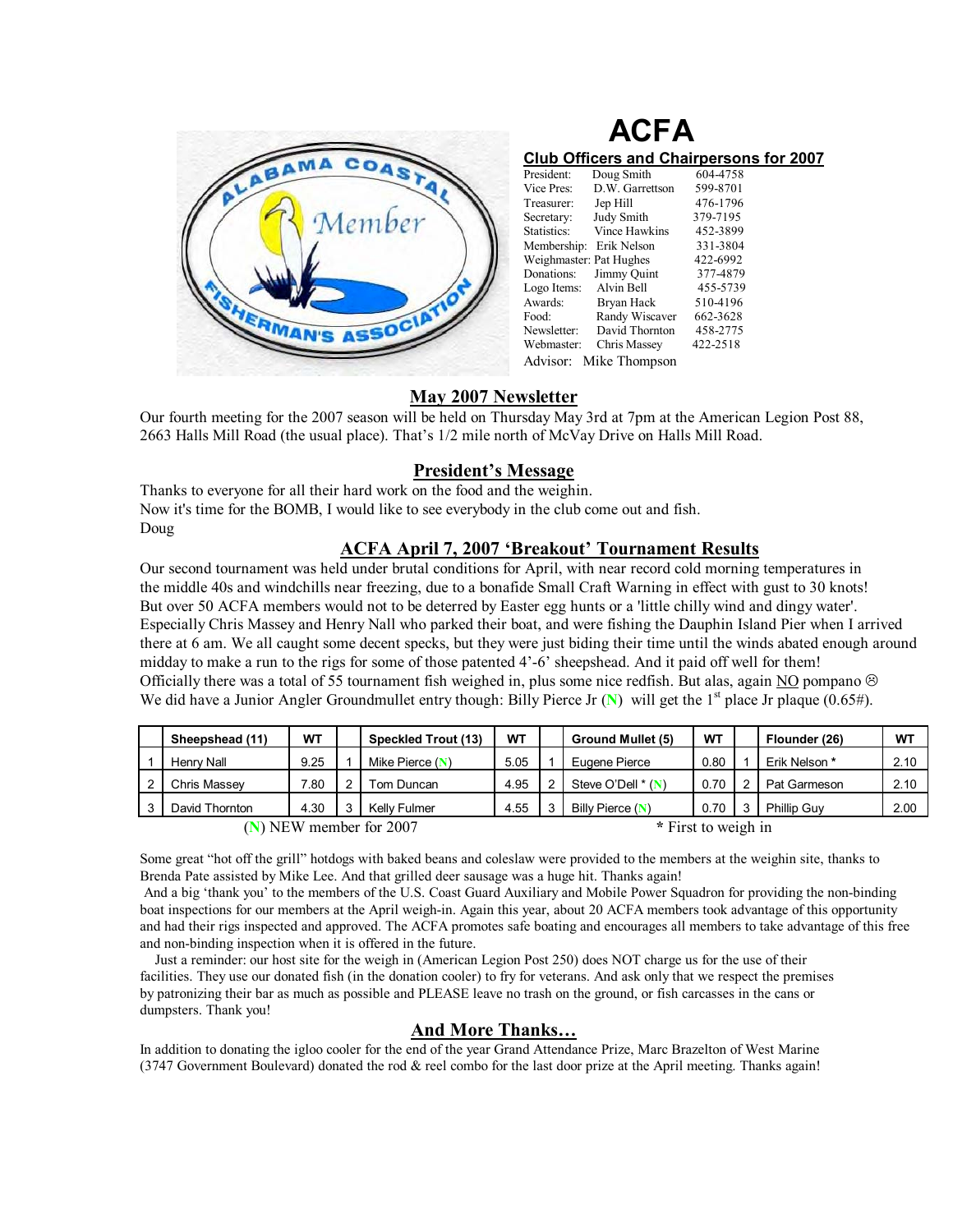### **The Speckled Trout Challenge: May 5th, 2007**

aka **B**attle **O**f **M**obile **B**ay (or **BOMB**) originated some years ago when Mike Thompson, founder of the 'upstart' ACFA fishing club challenged the established Saltwater Sportsmen's Association (SSA) to a speckled trout tournament in May. After six years of friendly competition (and usually ACFA victories) the SSA 'opted out' of the competition in 2004. At that time the newly formed Weeks Bay Fishing Club (WBFC) challenged the ACFA to continue the series. The ACFA has prevailed the first three years and retained the trophy which rotates to the winning club for each year. But the WBFC is a determined group of fine fishermen who would like nothing better than to upset our plans of an unprecedented  $4<sup>th</sup>$  victory and avenge 2005's 'sweep' by the ACFA.

For the benefit of those members who may not be familiar with this tournament, the format is as follows: Speckled trout caught ONLY during the competition hours (**5am to 5 pm Saturday May 5th**) by currently paid members, or qualified family members (spouse or children under age 16) of the competing clubs may be entered.

Live or artificial baits are allowed, but all specks MUST be caught on hook and line (NO net caught fish). All contestants must launch and fish in Alabama waters ONLY. Remember, you're on your honor!

**The weigh-in will be from 3 pm to 5pm (Sat May 5th) at Scott's Landing** on the Highway 90/98 Causeway just east of the Blakely River Bridge (same place we had the 2006 Causeway Classic last October. Parking is an issue at Scottís, so please remember to "park smart" to allow as many folks as possible access to the launch and tournament weigh-in area. Park off premises IF possible and be sure to secure your equipment from theft.

Weigh masters representing both clubs will be present with one digital scale to weigh the fish. An official weight log will be kept with notations of the time, angler's name, weight of the fish and club affiliation. By weighing in a speckled trout the angler is testifying that he/she caught it by legal, sporting means in Alabama waters during the tournament hours. Each angler is allowed to weigh in ONLY one speck (NO weight checks will be allowed on the official scales). Anglers MUST be in the weigh in line by 5pm or risk disqualification.

 As soon as the scale officially closes after 5pm, the fish weights will be assessed and points awarded for the top 10 specks (10 points for 1st place, down to 1 point for 10th place). Example: the 4th heaviest is worth 7 points and the 8th heaviest 3 points. The 55 available points will divided up according to the club affiliation of the anglers weighing in those 10 specks. The club with the most total points is declared the winner and will be awarded the Challenge Trophy at a future meeting (not to mention the 'bragging rights') for another year.

So we need ALL our ACFA members to fish hard for that elusive big speck and maintain our domination in what has become a premier event in local speckled trout fishing.

 NOTE: to avoid any confusion as per what will constitute an ACFA 'participation point', Tournament Rule #16, posted on the ACFA website @ http://acfafishing.com/ACFA2007TourneyRules.pdf states "the Speckled Trout Challenge is NOT a regular club tournament." Thus, **only members weighing in a legal (at least 14" TL) speckled trout will receive a tournament participation point**.

 The weigh master will accept (at his convenience) redfish, and any of the other 6 fish species for weighing in the yearlong Big Fish Contest, but ONLY speckled trout will get ACFA participation points for this tournament. ACFA members who weigh in a speck finishing in the Top 10 of the Speckled Trout Challenge will be awarded a plaque plus TWO additional points in the 2006 Tournament Standings (for a total of 3 points to members with a Top 10 speckled trout). Any questions can be addressed at the May meeting.

**Also, there is a separate Junior Angler category for Speckled Trout in the Speckled Trout Challenge.**  Plaques will be awarded for 3 places to ACFA Junior Anglers who weigh in a speck. Get after 'em kids!

**From our mission statement:**<br>"
... Promoting friendship, sportsmanship, and conservation along coastal Alabama. Our objectives are to provide a family oriented fishing club where you can meet new friends and learn all about being more successful while pursuing your hobby / sport." This tournament and weigh in are great opportunities to have fellowship with members of another fishing club with which we share a similar dedication and passion. ACFA members are encouraged to participate in the competition and festivities in order to become better anglers and neighbors. Please proudly display your ACFA logo items (to help identify you with our club) and win or loose, let our motto of "promoting friendship and sportsmanship" prevail.

\*\*\*Under no circumstances will the Alabama Coastal Fisherman's Association (ACFA) be responsible for the welfare of any members, guests or equipment while attending meetings or engaging in ACFA tournaments or the challenge.\*\*\*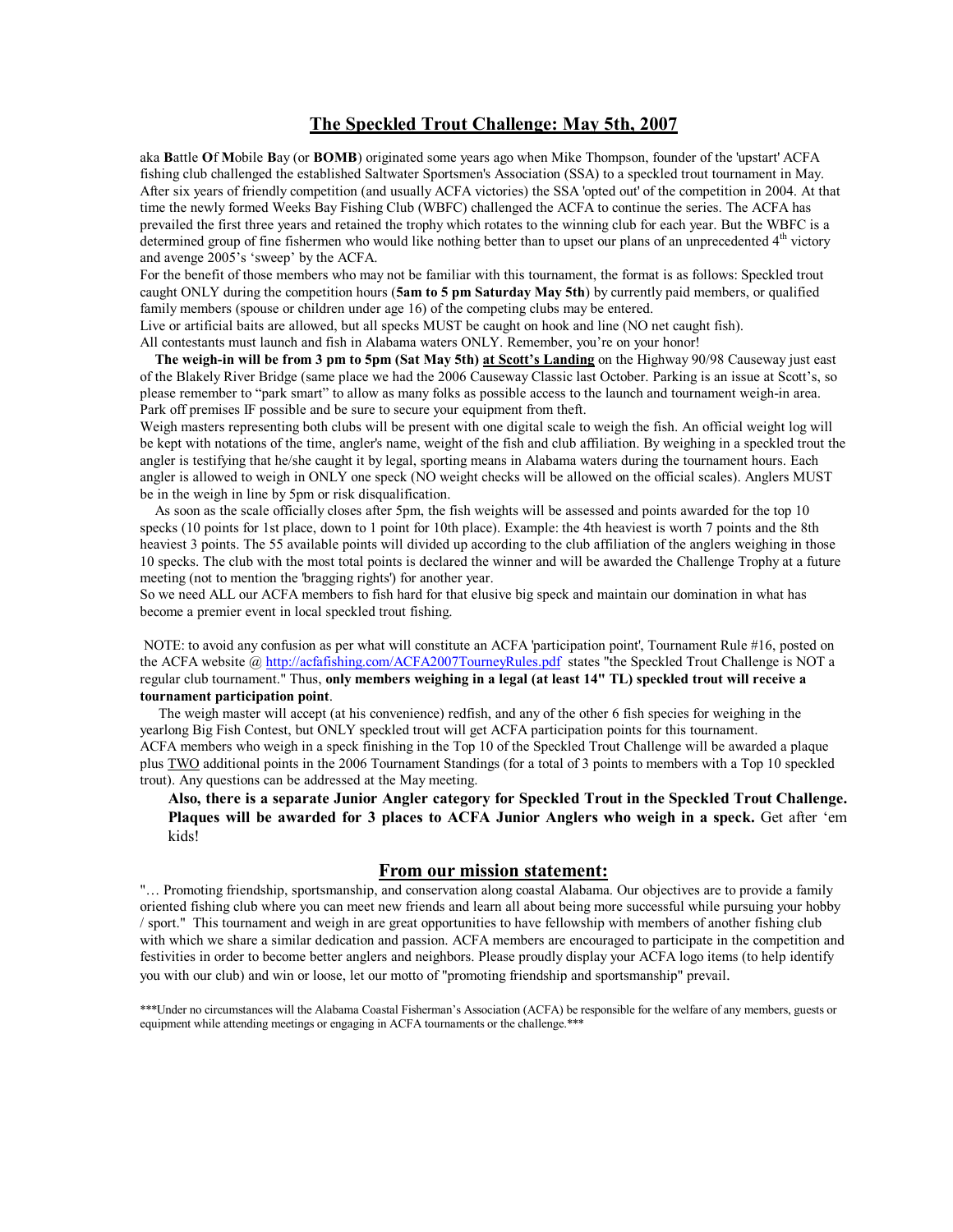# **Well, Ya GOTTA eat!**

There are no kitchen facilities at the weigh in site (Scott's Landing) on the Causeway, but Food Chairman Randy "Bigun" Wiscaver said he will be present with his roving 'meals on wheels' and stage a fish fry (with fixins) of epic proportion. However, Randy asks that a few volunteers step forward at the May meeting to commit to being there early to set up, help with the cooking and layout, and afterwards clean up. We sure want to be invited back in October, and we want Randy to have PLENTY of help ;-) Details will be discussed further at the May meeting.

# **The Mini-Seminars Continue...**

Doug Smith, President of the ACFA will be our moderator at the next seminar meeting. The topic is "Top spots to fish". The popular Top Spot fishing maps will be on each table to allow participates to follow Doug as he "tells all" from his years of experience fishing the Bay area. Maps are courtesy of Barry Keith (Keith Map Service @ 60 Schillinger Road 633-5588), a member of our club. We will also have 30 additional maps available with the latest updates for \$10. Be at the meeting hall early as the seminar will begin at 6pm.

# It's Raffle Time...

Donnie Garrettson (ACFA VP) has graciously donated a brand new Kistler / Abu Garcia rod & reel combo (**worth almost \$400**) to be raffled off during the June  $7<sup>th</sup>$  meeting. Tickets will be \$5 and available at the May  $\&$  June meetings.

#### **New Member Sponsorship Prizes...**

will be awarded during the May meeting. TWO dinners for two (each a \$50 check) will go to the member who has sponsored the most new members. Who will win this year? Also, a name will be drawn from the list of those members who sponsored at least one new member this year. Good work & good luck!

# **The "Treasurer's Treat"...**

TWO lucky current ACFA members who mailed in their dues to Treasurer Jep Hill by April 1<sup>st</sup> will have their names pulled out of the hat during the May meeting. They will be reimbursed their \$45 dues for 2007. All this fun FOR FREE!?! Somebody pinch me ;-)

### **YOU** can Help...

Our devoted Treasurer, Jep Hill has requested that two (non board) members step forward to review the books. Please contact Jep to request an appointment (BEFORE he goes to Bermuda ;-) Yes, that was a joke!

### **Alvin Bell will be selling ACFA logo items at the May Meeting!**

He still has a good supply of caps, T-shirts, towels, etc. so shop early while the selections are still there.

#### **Be sure and wear your ACFA apparel to the Speckled Trout Challenge weigh in.**

- · ACFA T-shirts in Navy Blue, Forrest Green, and Natural; in sizes Med-XL are \$9 and XXL or XXXL are \$11
- · ACFA ëGrand Slamí T-shirts (w/pocket) in White only; sizes M-XL are \$10 XXL or XXXL are \$12
- · ACFA Ladies T-shirts (in White only) are \$10 for all sizes; and
- · ACFA Long-Sleeved T-shirts are \$13 for M-XL and \$15 for XXL and XXXL
- · ACFA caps in Navy, Khaki, Olive and Stone are \$7; and this yearís HOT item, ACFA Visors are \$6; and the ACFA Hand Towels are \$3.50 each or **2\*** for \$5

· ACFA embroidered patches will be available too, small patches are \$2 each or 3 for \$5, large patches are \$6 We ask that you **please bring the correct change**, or pay by check to facilitate the sales.

#### **REMINDERS-**

- **Donations are needed for the Grand Attendance Prize (see Eric Nelson at the sign in table)**
- **Donations are also needed for the Door Prizes (see Jimmy Quint or call 377-5739)**
- **NO SMOKING inside the meeting hall please**
- **NO OUTSIDE ALCOHOL at the meeting hall premises (Post 88)**
- **A Separate Junior Angler category for Speckled Trout in the Speckled Trout Challenge (plaques will be awarded for 3 places to Junior Anglers who weigh in a speck)**
- A raffle will be held in June July for a full day inshore (marsh) redfish sight fishing charter trip for two lucky anglers with Captain Paul "Moondoggie" Smith. See Erik Nelson for tickets (\$5) and details.
- Call CCA (251-478-3474) or visit www.BanGillNets.com for information about the proposed bill to ban gill **nets in Alabama waters.**